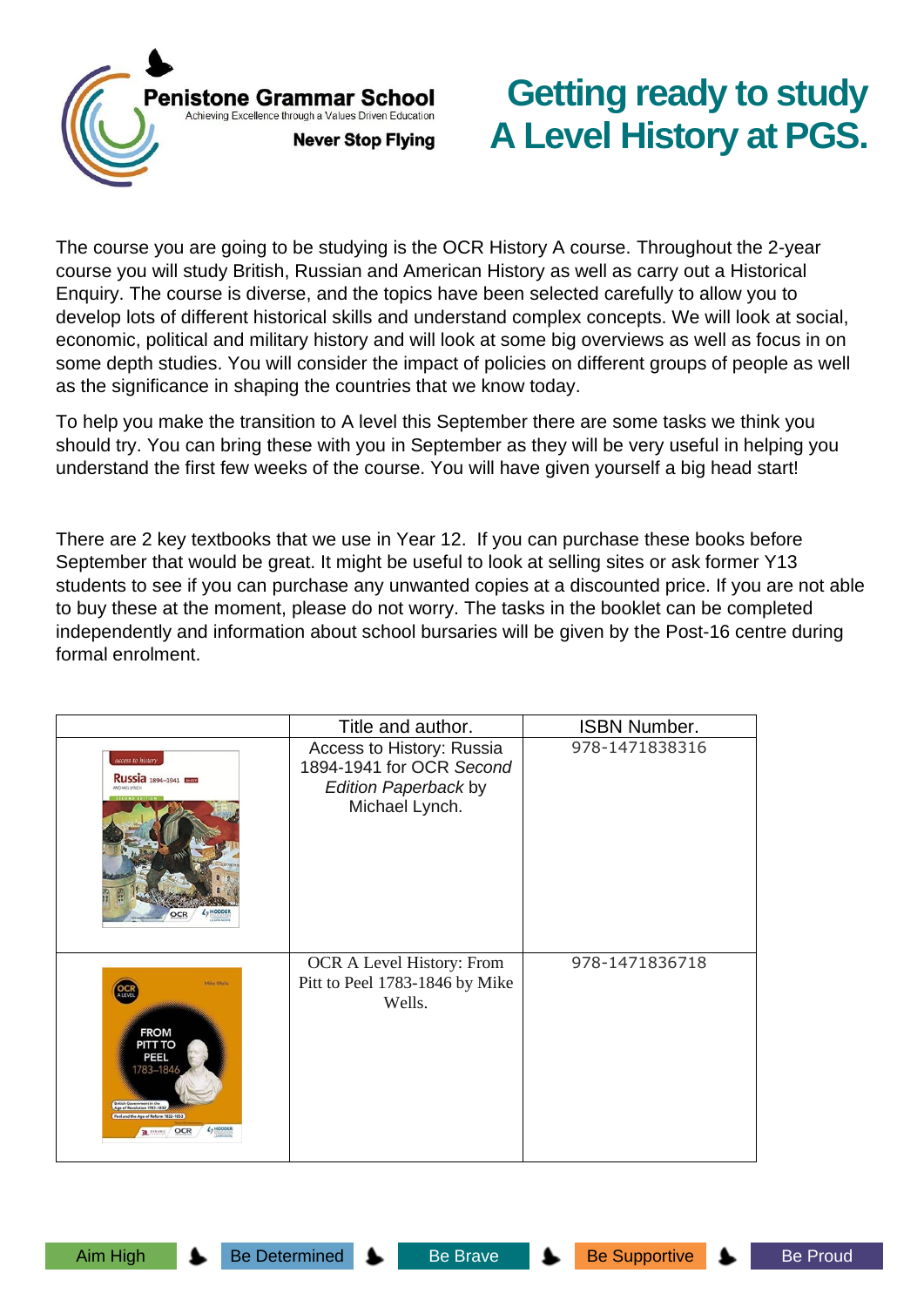#### Unit 219: Russia 1894-1941

The first module you are going to study in Year 12 is called 'Russia 1894-1941'. This is an exciting period of history, as Russia, led the Romanov family (Russian royalty who came to power in 1613) sees the end of its Empire due to the communist revolution and subsequent civil war. This course will focus on the different ways that Russia was governed over this period, and the impact these monumental changes had on the lives of the Russian people.

Aspects of social, political, economic and military history will be covered in a variety of different ways. You will need to analyse and evaluate the causes and consequences of these events, as well as being able to identify and assess how historians have interested them.

#### **Watch**

Russia: Land of the Tsars (part 4)<https://www.youtube.com/watch?v=s2cfD66caGU>

Last of the Czars - 01 - Nicky and Alix (1996) <https://www.youtube.com/watch?v=mYo8SEvnsrM>

If you have access to it you may also want to watch Netflix's series 'The last of the Czars' - it is based on real people and gives a flavour of the time period. (However, an accuracy warning! As with many films or TV programmes intended for entertainment there are inaccuracies here in fact the Guardian wrote the following article about it: [https://www.theguardian.com/tv-and](https://www.theguardian.com/tv-and-radio/2019/jul/11/the-last-czars-netflix-historical-drama-that-the-whole-of-russia-is-laughing-at)[radio/2019/jul/11/the-last-czars-netflix-historical-drama-that-the-whole-of-russia-is-laughing-at\)](https://www.theguardian.com/tv-and-radio/2019/jul/11/the-last-czars-netflix-historical-drama-that-the-whole-of-russia-is-laughing-at)

# **Read**

*Russian History: A Very Short Introduction* ISBN: 978-0199580989

[www.spartacus-educational.com](http://www.spartacus-educational.com/) (Section on Russia after 1900) Various overview pages will help you get a grasp of some key pieces of background knowledge.

Start with:

- Romanov dynasty
- Russian peasants
- Russia in 1900

# **Listen**

In our time History podcast (can be found via the BBC 4 podcast website, or via the BBC sounds app)

• The emancipation of the serfs (this happened in 1861 - a bit before the start of our course, but it is an important event that continued to have huge effects on Russia for the next 4 decades)

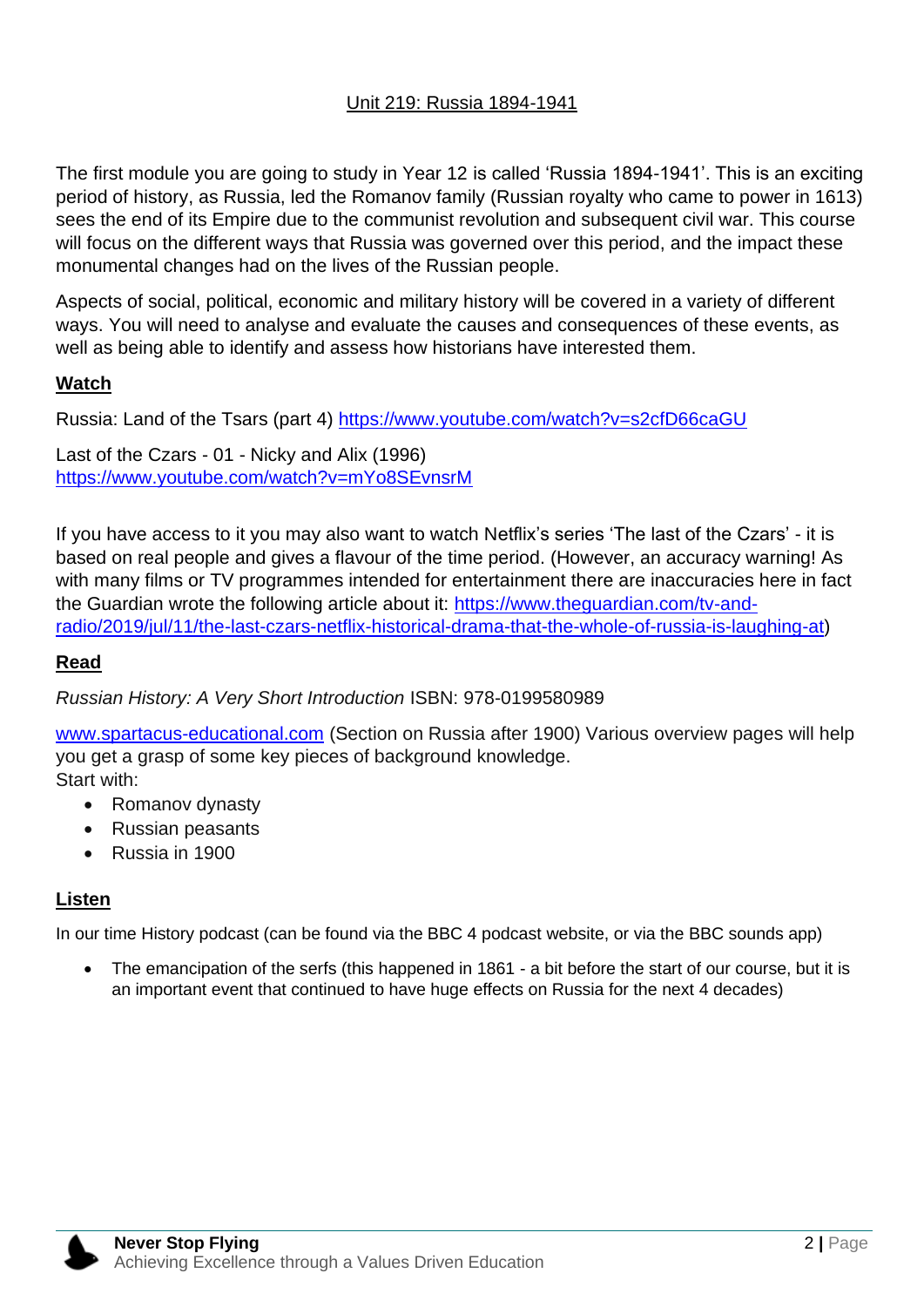#### **Research**

1. Create an annotated map of Russia reflecting key facts

Objectives:

To show your research and selection skills.

To develop background knowledge about Russia and its rulers.

- **Government**
- **Living conditions**
- Rural economy
- Industrial economy
- The Russian military
- Religion
- Language and culture

You could do this on A3. Include an appropriate map of Russia from around the turn of the Twentieth century. You could use 'post-it notes' to identify key pieces of information linked to the headings above. Information may include statistics, quotations, events or key pieces of knowledge.

2. Find out about some of the key individuals you will come across whilst studying this course.

Objectives:

To build up useful background knowledge on key individuals

To begin to make judgements about why they may be significant.



For each individual use either the QR code (if you have reader app on your phone) or the website link as a starting point.

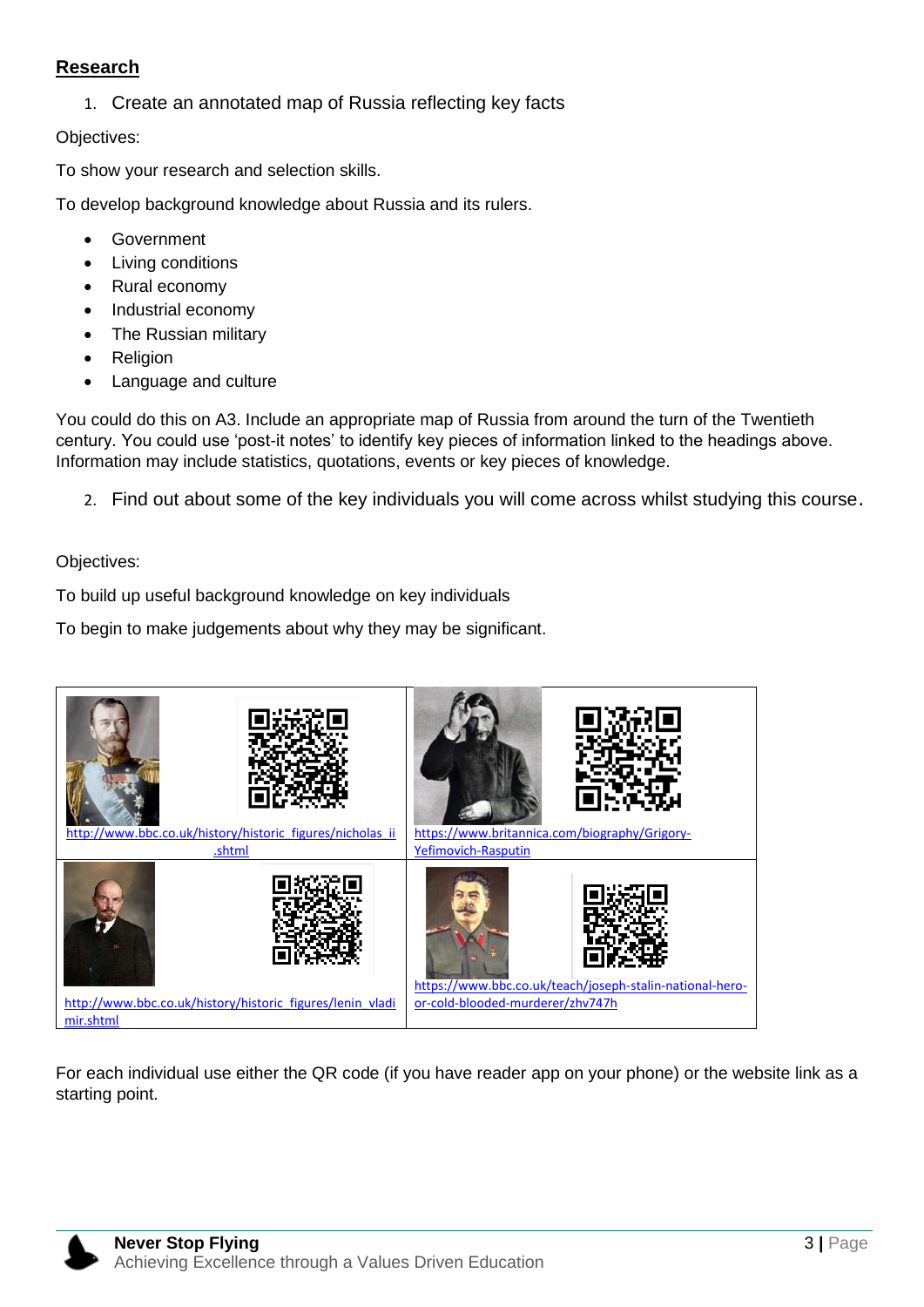As you continue to do your reading you may find it useful to complete some basic notes following this suggested format.



Why this person will be significant to my A level Russian History:

Something I would like to find out about this person or Russian History is:

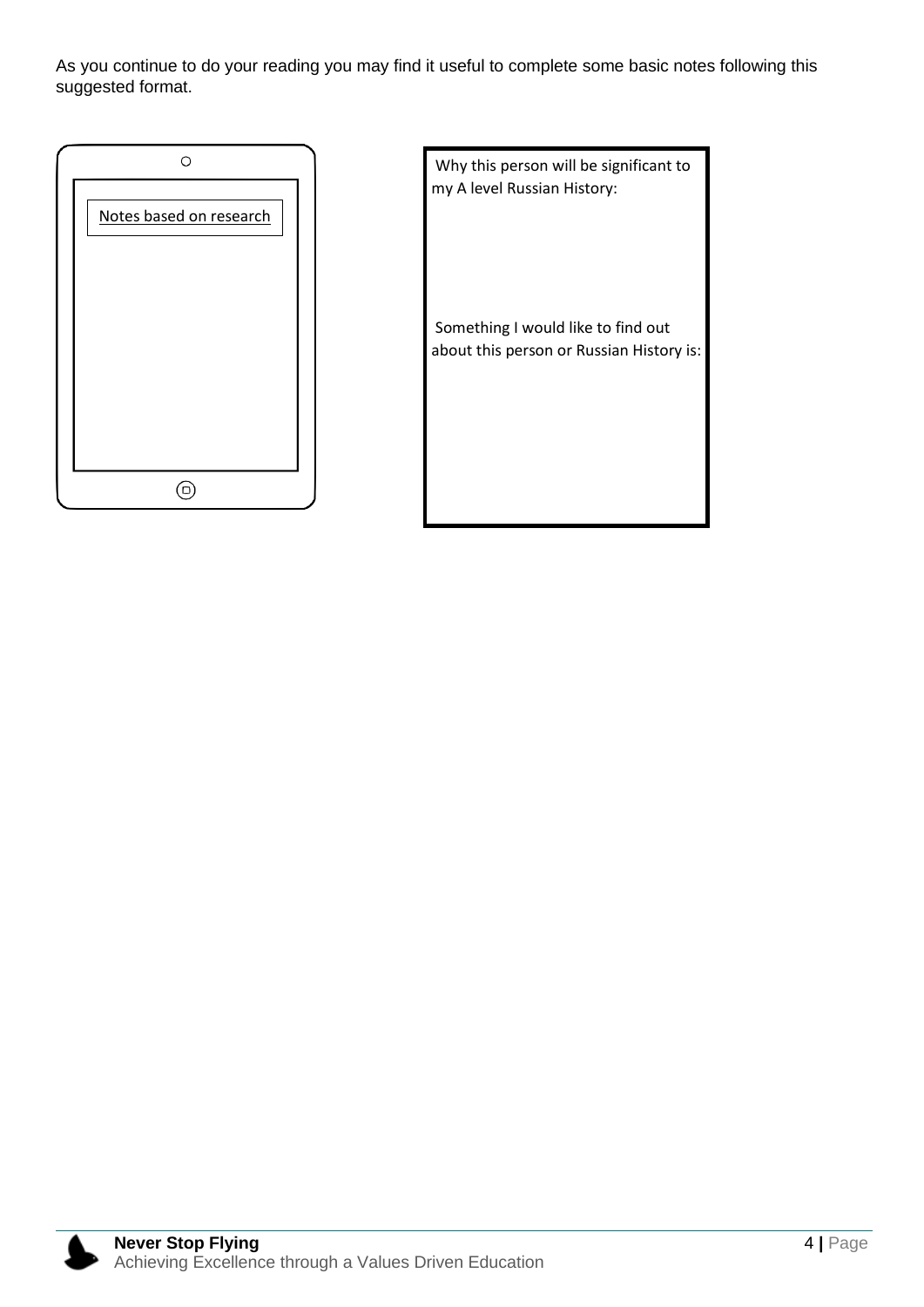The second module you are going to study in Year 12 is called 'From Pitt to Peel' and looks at the development of Britain under two important Prime Ministers, William Pitt and Robert Peel. The debates and discussions that are occurring today in 2020 had their origins during the important piece of history that we are going to study. Our relationship with Europe, tariffs and taxes and the impact of these on ordinary people, radicalism and the government's role in improving working and living conditions are all key debates that we consider.

## **Watch**

*Blackadder, Season 3 episode 1 – Dish and Dishonesty.* The main character, Blackadder played by Rowan Atkinson, is servant to the Prince Regent who is running the country as his father is mentally ill. The episode starts with the election of a new Prime Minister but when Blackadder and the Prince find out the new Prime Minister might try and control their spending and reduce corruption, they use the corruption in the system to try and gain a majority over him. The programme has been exaggerated for comedy purposes but does give you an indication of some of the problems that existed at the start of our time period. <https://www.dailymotion.com/video/x1zx43m>

If you can you should also try to watch the film *Peterloo*. It is available to stream for free if you have Amazon Prime. One of the main characters has just returned from serving his country in the Napoleonic Wars, a war Britain fought to try and prevent the revolution that happened in France spreading to other countries. The home he returns to is not necessarily a home fit for someone who has so dutifully served his country and his family are struggling to make ends meet. The film will help you to understand some of the inequalities that existed in society at the time and how most of the decision making was all done to benefit the rich at the expense of the poor. It is a very long film so do bear with it, or aim to watch the first 40 minutes, the scenes of the actual protest from 1 hour 45 minutes until the end.

# **Read**

In Year 13 we study Civil Rights in the USA which tracks the development of several minority groups in the USA as they campaigned for better social, economic and political rights. One of the groups we study is African Americans. Take some time this Summer to read some interesting novels or autobiographies from the period. There are some recommended titles below but a quick google or Amazon search will help you to find a book that matches your interests. You could focus on the social or human side of the campaigns by looking at individuals and their contributions or experiences, investigate what it was like to live in segregated American or find out more about some of the landmark cases that occurred. There are also many films that you could also consider watching to help you build up a picture of the inequalities and struggles that existed for American Americans before 1964.